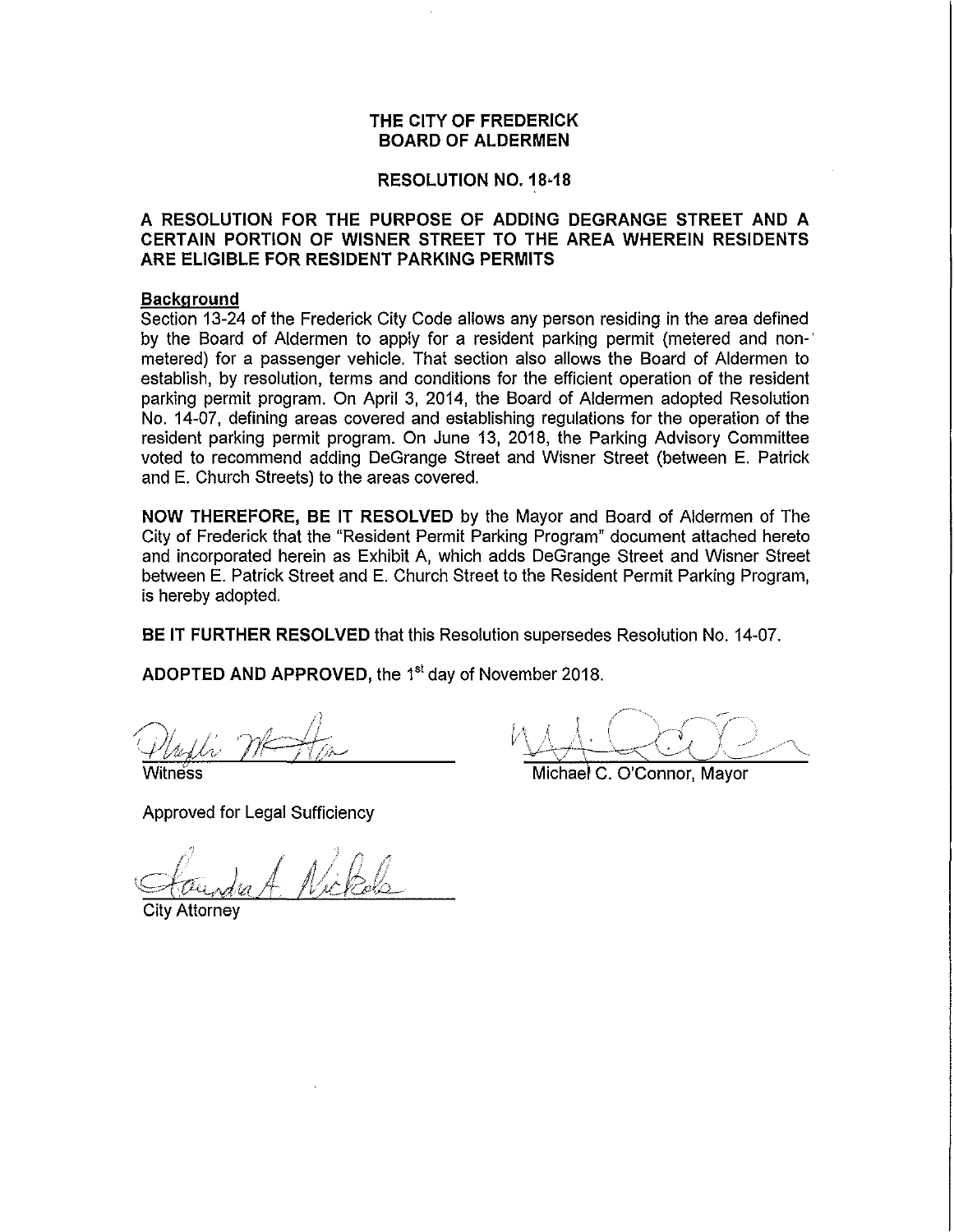# RESIDENT PERMIT PARKING PROGRAM

## A. Boundaries

The resident permit parking areas are generally bounded by:

The Southern most residential property on the Eastside of College Avenue to the Southside of Carroll Parkway to the Westside of Bentz Street to the Northside of Fourth Street to the Westside of East Street to the Southside of All Saints Street to the Westside of Bentz Street. The 200 and 300 Block of Rockwell Terrace. The 500 Block ofEhn Street. Ice Street.

B. Eligible Dwelling Units

Persons eligible for residential parking permits (metered or non.metered) must live on one of the following streets within the bounded area:

East and West Church Street East and West Second Street East and West Third Street North Court Street between Patrick Street and Third Street Record Street Council Street Market Space Lot Rockwell Terrace 500 Block of Elm Street East and West All Saints Street South and North Market Street East and West Patrick Street Northside of West Second Street from Memorial Parkway west to College Avenue 300 Block of Bentz Street Chapel Alley Maxwell Alley The Southside of Carroll Parkway between Bentz Street and College Avenue The Eastside of College Avenue between Carroll Parkway and the southern most residential property First Block of S. Bentz east side from W. Patrick to All Saints and west side # 1·33 200 Block South Carroll (east side) Ice Street Winchester Street 1<sup>st</sup> Block of East South Street <sup>1st</sup> Block of East Fourth Street 100 Block of East Fourth Street <sup>1st</sup> Block of West Fourth Street 100 Block of West Fourth Street DeGrange Street Wisner Street between E. Patrick and E. Church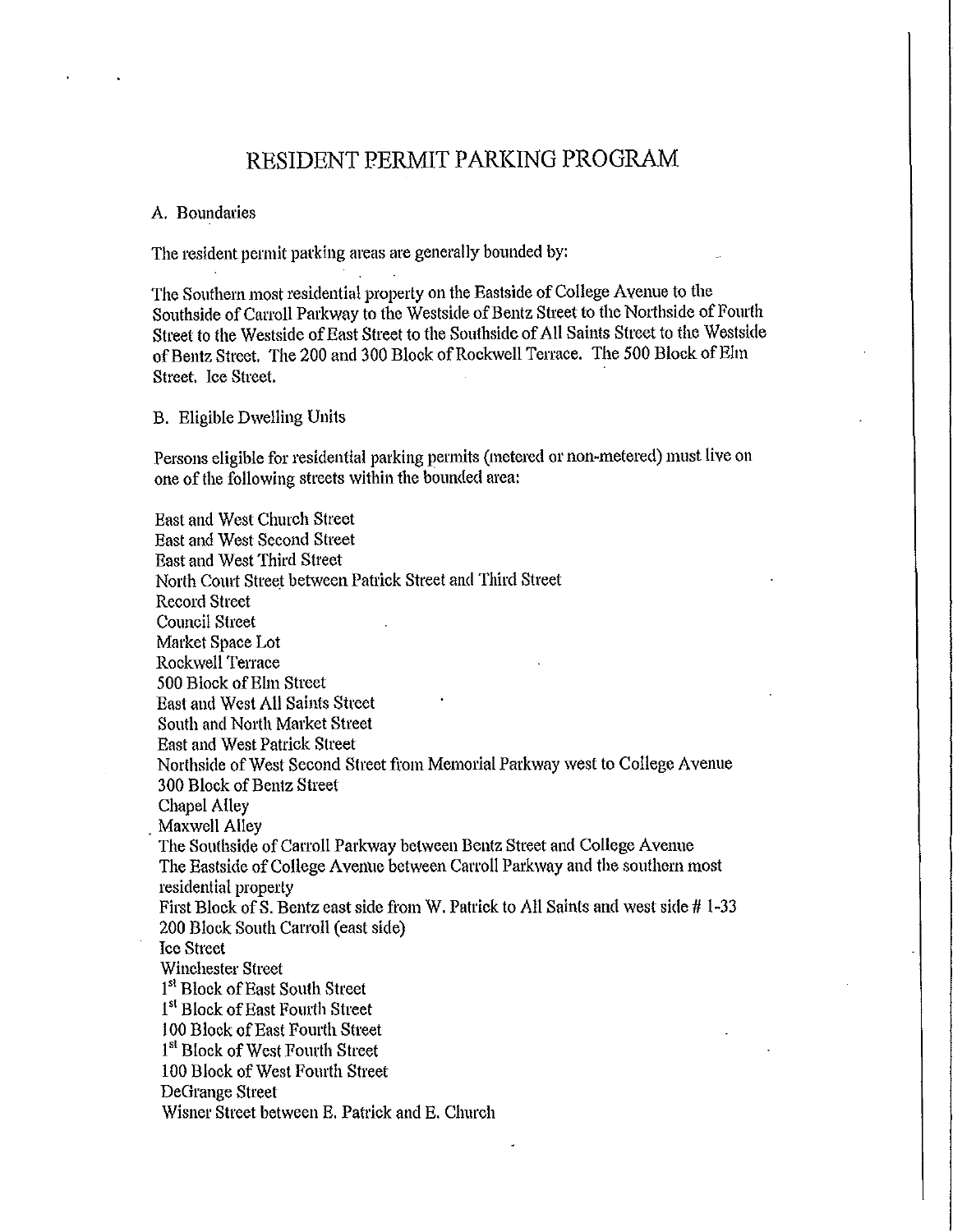C. Residential Metered Parking Permit

I. Each dwelling unit within the bounded area that is located on a street block with parking meters in front of the dwelling may apply for and obtain up to two (2) Residential Metered Parking Permits. The first Residential Metered Parking Permit is provided at a charge of fifty (\$50) dollars and the second Residential Metered Parking Permit is available at a cost of One Hundred Dollars (\$100.00).

- 2. The holder of a Residential Metered Parking Permit may park on any of the streets listed in subsection E of this document.
- 3. Residents living on streets with parking meters in front of their dwelling may obtain non-metered parking permits in lieu of metered parking permits. In either case, each dwelling is restricted to a total of two  $(2)$  permits. (See section D.2.)

### D. Residential Non-Metered Parking Permit

1. Each dwelling unit within the bounded area that is located on a street block where no parking meters are present in front of the dwellings may apply for and obtain up to two (2) Residential Non-Metered Parking Permits. The first Residential Non-Metered Parking Permit is provided free of charge and the second Residential Non-Metered Parking Permit is available at a cost of One Hundred Dollars (\$100.00).

2. Each dwelling unit within the bounded area that is located on a street block with parking meters in front of the dwelling may apply for and obtain up to two (2) Residential Non-Metered Parking Permits. The first Residential Non-Metered Parking Permit is provided free of charge and the second Residential Non-Metered Parking Permit is available at a cost of One Hundred Dollars (\$100.00).

3. The holder of a Residential Non-Metered Parking Permit may park on any of the streets listed in subsection E of this document that are not controlled by a parking meter. Residential Non-Metered Parking Permits are prohibited from parking at spaces controlled by parking meters.

E. Parking with Residential Parking Permits (metered and non-metered)

Subject to the restrictions set forth in subsection  $D$  of this document, the holder of a Residential Parking Permit (metered and non-metered) may park on the streets in the following areas within the bounded areas listed in subsection A of this document:

Church Street Second Street Third Street Comt Street between Second and Third Streets Record Street Council Street